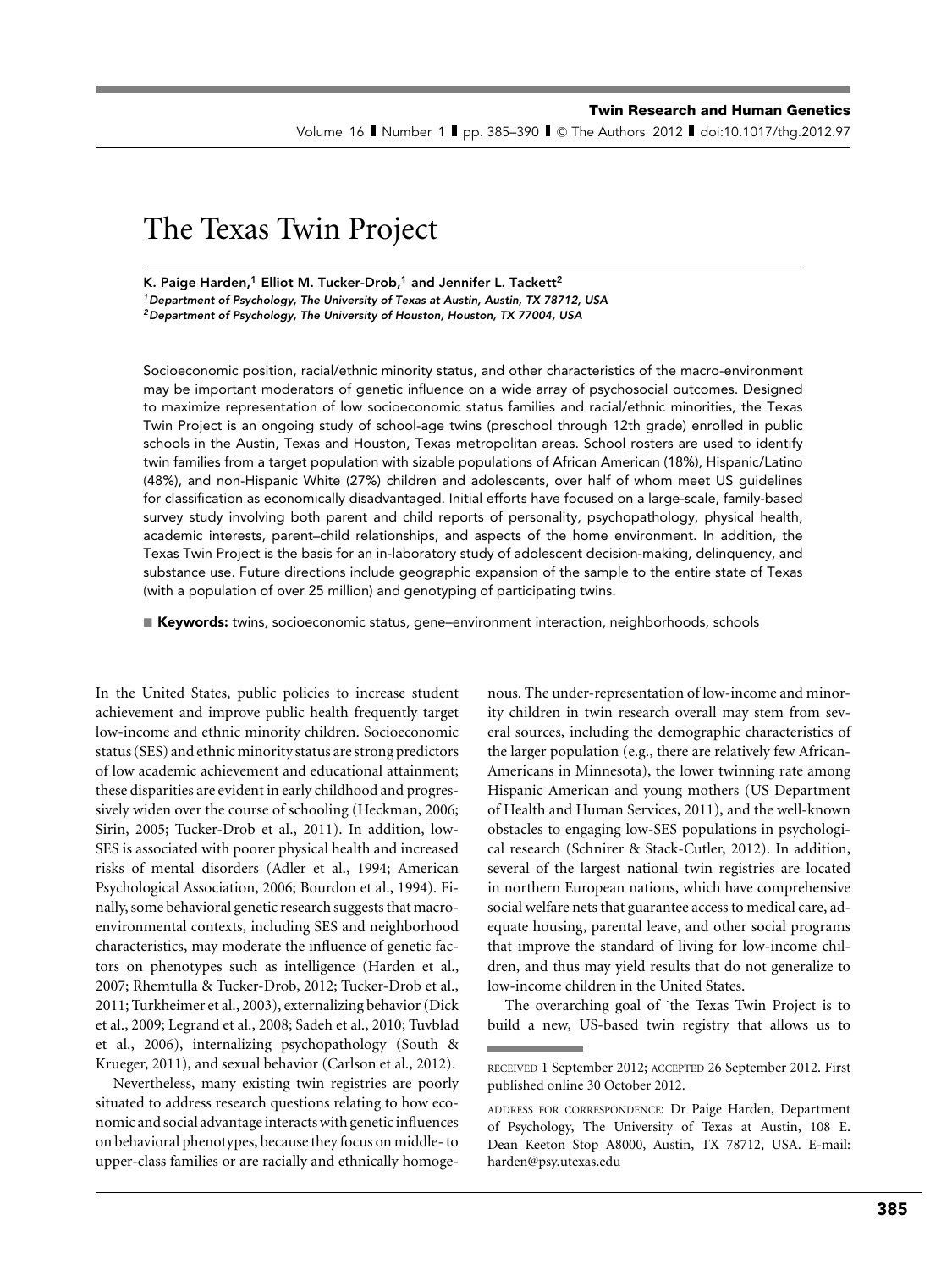address questions about how broad, macro-environmental contexts interact with genetic influences on child development. The state of Texas shares a large border with Mexico and has a substantial Hispanic population. In addition, as we describe below, the Texas Government Code includes the Public Information Act (formerly known as the Open Records Act), which ensures citizens' access to government records, including records compiled by public schools. The Public Information Act, in combination with the demographic profile of the state, provides us with a unique opportunity to build a new twin registry that represents large numbers of low-income and ethnic minority children.

# Target Population

The Texas Twin Project currentlyfocuses on school-age children and adolescents in the greater metropolitan areas of Austin, Texas and Houston, Texas. The Austin metropolitan area has a population of nearly 1.7 million and is notable for its racial and ethnic diversity: Based on the data from the US Census, less than half the population (49.9%) is non-Hispanic White, 8.5% is Black, and 34.2% is Hispanic. Nearly 17% of Austin residents under age 18 years live below the federal poverty line. Houston is the fourth most populous city in the United States, with over 6 million people in the metropolitan area. According to the US Census, 37% of Houston's population is Hispanic (predominantly Mexican-American), 31% non-Hispanic White, 25% Black, and 5% Asian. Over a quarter (26%) of Houston residents under the age of 18 years live below the federal poverty line.

The target population for the Texas Twin Project includes children enrolled in eight 'independent' school districts (ISDs) in Austin and in 24 ISDs in Houston. Together, these 32 school districts contain *over 1 million students*. Overall, nearly half of the students in the targeted districts are Hispanic/Latino (47.7%), 17.6% are African-American, and 26.9% are White. Students in targeted public schools are, as is often the case in the United States, more economically disadvantaged than the general population. Over half of the students in the target districts (54.2%) are classified as 'economically disadvantaged' by the state of Texas, which means the student is eligible for free or reduced-price lunch on the basis of family income at or below 185% of the federal poverty line (US Department of Agriculture, 2012), or that the student or his/her family is eligible for another form of public assistance (e.g., food stamps, public housing). School districts differ widely in their concentration of low-income students, ranging from 3% to 100% economically disadvantaged. The largest school district in each of the two cities (Austin ISD and Houston ISD) includes a substantial number of low-income students: 64% and 81% respectively. Finally, 20% of students in target districts are English-language learners.

To gain a conservative estimate of the number of twins in the target population, we used published rates of multiple births in young mothers (aged 20–24 years) from the US National Vital Statistics Report (US Department of Health and Human Services, 2011): 15.5, 23.0, and 13.2 per 1,000 births for non-Hispanic Whites, non-Hispanic Blacks, and Hispanics respectively. As illustrated in Figure 1, this yields an estimated 16,852 multiples. Thus, the target population of the Texas Twin Project has the potential to generate sufficiently large sample sizes for sophisticated multivariate behavioral genetic analyses.

# Twin Family Recruitment

The Public Information Act, which can be found in Chapter 552 of the Texas Government Code, ensures that individual citizens have access to 'any information collected, assembled, or maintained by or for a governmental body', including public school districts. Once a request is made, the governmental body must provide the requested records within 10 days, or must respond to the request by providing a date and time when the information will be available. (Further information on the Public Information Act can be found on the Texas Attorney General website: https://www.oag.state.tx.us/open/og˙faqs.shtml). Public school 'directory information' is requested from each school district under the Public Information Act. Directory information typically contains the student's name, grade, school, parent name(s), mailing address, and telephone number(s). Directory information may also contain the student's date of birth, but school district policies differ regarding whether date of birth is protected from disclosure under the Family Educational Rights and Privacy Act (US Department of Education, 2012). At the beginning of each school year, parents may elect for their directory information to be private, which protects this information from being disclosed under the Public Information Act.

For school districts that provide date of birth, potential twins are identified by matching students with the same date of birth who reside at the same mailing address. Because Hispanic American families often give their children both maternal and paternal surnames, and these surnames are inconsistently recorded by school districts, we do not require that potential twins have the same last name. For school districts that do not provide date of birth, potential twins are identified by matching students who are enrolled in the same grade, and who also reside at the same mailing address. This approach likely misses a small number of twins who are in different grades and includes a small number of other types of sibling or sibling-like relationships (i.e., non-twin siblings born within 12 months of each other, step-siblings, or same-age cousins raised in the same household).

Our initial efforts to establish the Texas Twin Project have focused on ascertaining response rates and collecting survey data on individual twin families. Once potential twins are identified using the strategies described above, contact packets are mailed out in English and Spanish. Parents can indicate interest in participation by returning their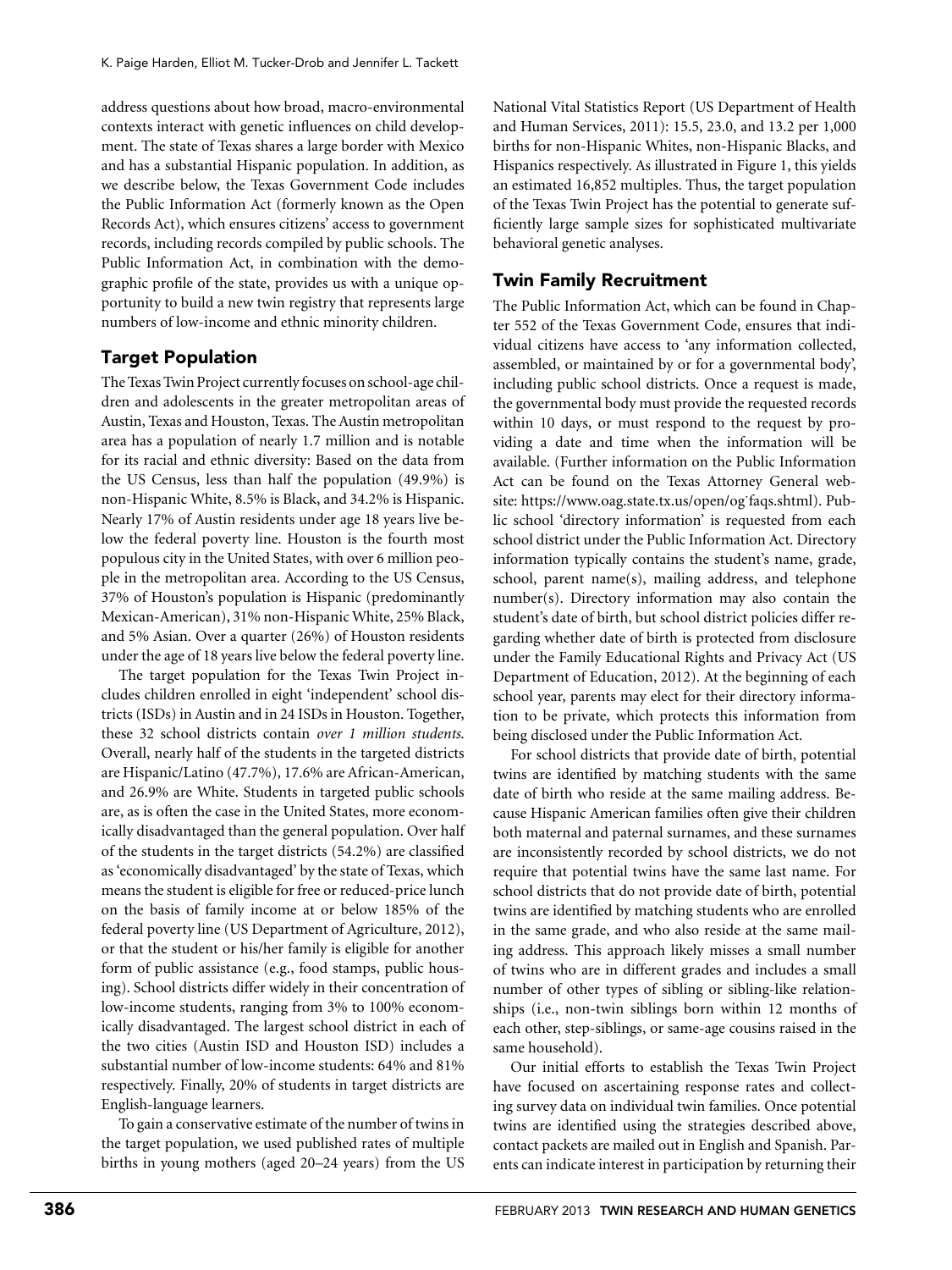

#### FIGURE 1

Flow chart illustrating the race/ethnic composition of the target population and the estimated number of twins to be targeted by the Texas Twin Project. Note: Rate of multiple births is based on the US Vital Statistics Report, which can be accessed at http://www.cdc.go/ nchs/data/nvsr/nvsr60/nvsr60\_01.pdf.

contact information by mail or by registering online, in which case family-level surveys are sent back through the mail or online, whichever format the parents prefer. Families who do not respond to the initial mailing are then contacted by phone. If successfully contacted by phone, families can agree to participate in the survey data collection, decline to participate but agree to be enrolled in the Texas Twin Project database for future studies, or decline both participation in the survey and enrollment in the registry. Families receive financial compensation, with increased compensation offered as an incentive for families who are slow to respond to initial recruitment efforts. All questionnaires and related study materials have been translated into Spanish by a native Spanish-speaking doctoral student, and families indicate their preferred language for survey administration at the time of recruitment. Spanishspeaking research assistants on our staff communicate with Spanish-speaking families by both email and telephone.

Recruitment for the Texas Twin Project is ongoing. Thus far, we have recruited 630 sets of multiples – 599 pairs of twins (194 female–female, 189 male–male, and 216 mixedsex), 30 sets of triplets (4 female, 7 male, 19 mixed-sex), and one set of quadruplets (mixed-sex) – from 619 families (11 families have more than one set of multiples). We have completed data collection for 335 families. Zygosity was determined using a 10-item questionnaire, completed by the parent, which assesses co-twin similarity in appearance (e.g., hair color, hair structure, eye color, difficulty telling the twins apart). Based on this questionnaire, 33% of twins have been classified as monozygotic and the remaining 67% as dizygotic.

#### Measures

#### Parent and Child Surveys

Parents complete a variety of questions, including demographic information about themselves and their spouse

TWIN RESEARCH AND HUMAN GENETICS FEBRUARY 2013

(e.g., education, occupation), as well as information about their household composition, their religion, personality, symptoms of depression, anxiety, and substance use, and aspects of their relationships with their spouse and children. Parents also complete questionnaire items regarding both twins, including the twins' personality, emotional and behavioral problems, health functioning, and school and after-school activities. Adolescents (enrolled in grades 7– 12) complete a self-report questionnaire, which includes items assessing their personality, experiences in the classroom, religious beliefs and practices, peer relationships, family relationships, body image, behavioral and emotional problems, and pubertal development. Table 1 summarizes key constructs and example measures included in the parent and child surveys.

#### School Records of Academic Achievement

In addition to completing surveys, all participating parents give active signed consent for the school district to release their children's cumulative educational records. These records contain scores on the state-mandated standardized achievement tests, the Texas Assessment of Knowledge and Skills (TAKS; soon to be renamed as State of Texas Assessments of Academic Readiness, or STAAR). Reading/English Language Arts and Math tests are administered annually in Grades 3–11. Science tests are administered in Grades 5, 8, 10, and 11; and Social Studies tests are administered in Grades 8, 10, and 11. For eligible English language learners, achievement tests are administered in Spanish-language versions, and linguistically accommodated testing procedures are available. Development and scoring of the TAKS and STAAR tests is a collaborative effort by professional test developers and psychometricians at the Educational Testing Service, Pearson Corporation, and the Texas Educational Agency. Test content aligns closely with the Texas statewide curriculum, and is updated yearly and field-tested before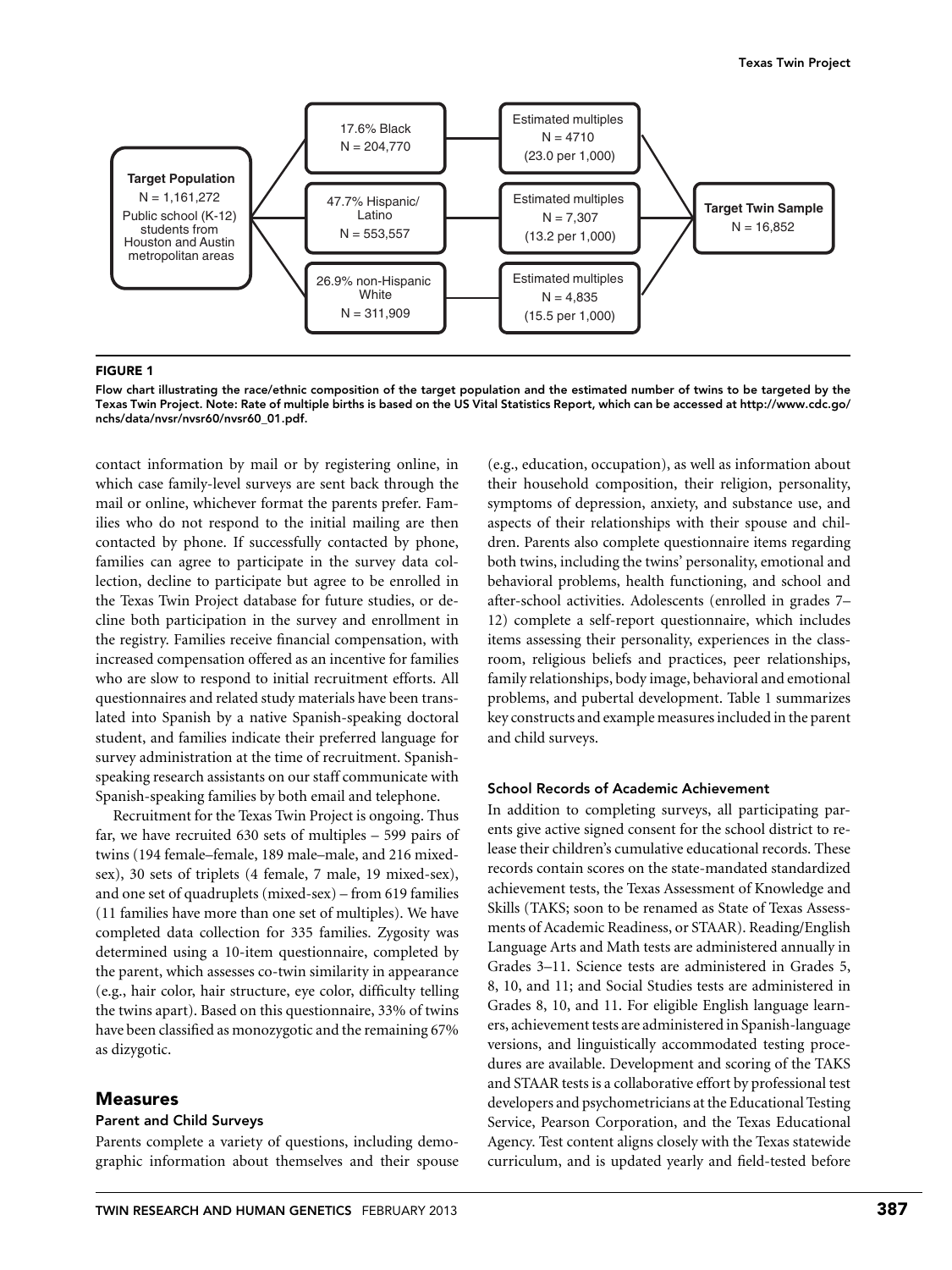#### TABLE 1

| Parent and Adolescent Surveys: Sample Constructs and |  |
|------------------------------------------------------|--|
| Measures                                             |  |

| Construct                                                      | Sample Measures                                                                                                                                                                                                                                                       |
|----------------------------------------------------------------|-----------------------------------------------------------------------------------------------------------------------------------------------------------------------------------------------------------------------------------------------------------------------|
| Zygosity<br>Neighborhood and<br>culture                        | Zygosity questionnaire (Rietveld et al., 2000)<br>• Brief Multidimensional Measure of<br>Religiousness (Fetzer, 1999)<br>· Short Acculturation Scale for Hispanics (Zea<br>et al., 2003)<br>· Neighborhood efficacy and community<br>involvement (Earls et al., 2000) |
| Parental<br>psychopathology<br>Family relationships            | · Beck Depression Inventory-II (Beck et al.,<br>1996)<br>· Parental Bonding Inventory (Parker et al.,<br>1979)                                                                                                                                                        |
|                                                                | • Parental Monitoring Scale (Capaldi &<br>Patterson, 1989)<br>· Interparental Conflict Scale (Porter &<br>O'Leary, 1980)                                                                                                                                              |
| Child psychopathology                                          | • Eating Disorders Inventory (Stice et al.,<br>2000)<br>· Child Behavior Checklist/Youth Self-Report<br>(Achenbach & Rescorla, 2001)<br>• Conners Rating Scales - Revised (Conners<br>et al., 1998)                                                                   |
| Personality                                                    | • Big Five Inventory (John et al., 2008)<br>· Sensation Seeking Scale (Zuckerman et al.,<br>1964)                                                                                                                                                                     |
| Child relationship with<br>peers                               | • Resistance to peer influence (Steinberg &<br>Monahan, 2007)<br>· Index of peer relations (Hudson et al., 1990)<br>· Friendship Quality Questionnaire (Parker &<br>Asher, 1993)<br>· Peer group perceptions (Huizinga &                                              |
| Child physical<br>development<br>Child non-cognitive<br>skills | Esbensen, 1990)<br>· Pubertal Development Scale (Petersen<br>et al., 1988)<br>· Need for cognition (Cacioppo et al., 1984)<br>· Patterns of Adaptive Learning Scales<br>(Midgley et al., 2000)                                                                        |

implementation. Tests are scored using Item Response Theory methods and placed on vertical scales, which are appropriate for assessing change over time. Internal consistencies of the TAKS tests are very high, ranging from 0.87 to 0.90.

### School Characteristics

The effect of school composition on student achievement has been an issue of strong practical interest, with relevance for school choice, tracking, and desegregation policies, and there has been a correspondingly voluminous research literature. Higher peer academic achievement, higher schoollevel SES, and greater school racial/ethnic diversity are all associated with improved academic outcomes (Borman & Overman, 2004; Crosnoe, 2009; Hanushek et al., 2003; van Ewijk & Sleegers, 2010). As part of its Academic Excellence Indicator System (AEIS), the Texas Education Agency annually publishes a rich dataset regarding aspects of the school environment, including information on individual grade levels. These annual records are published soon after the end of every school year, and these are available at http://ritter.tea.state.tx.us/perfreport/aeis/ for every school year since 1993.

### Neighborhood Characteristics

Leventhal & Brooks-Gunn (2000), in their comprehensive review of the literature, concluded that neighborhood poverty, racial/ethnic diversity, and residential instability are 'the structural dimensions of most theoretical importance' for child development. The Texas Twin Project uses census tract data to construct measures of these neighborhood characteristics. Census tracts are small geographical subdivisions that usually have between 2,500 and 8,000 residents and are delineated by social or physical boundaries. Census tract designations are designed to produce areas that are relatively stable and homogeneous regarding population characteristics, economic advantage, and physical conditions (US Census Bureau, 2010). The mailing address of each family can be geocoded and matched to a census tract, which allows us to link twins to time-varying data from the American Community Survey (ACS) and to data from the 2010 US Census on neighborhood poverty, population density, residential instability, and racial/ethnic diversity, in addition to other important contextual features. ACS data are actually released by the US Census Bureau (2010) every year and represent a 'rolling average' of population characteristics from the past 60 months, and can thus be used to construct measures of neighborhood change.

# Plans for Future Research

In future research with Texas Twin Project families, we plan to take an integrative approach that spans multiple levels of analysis, including genes, hormones, personality, cognition, relationships, neighborhood factors, and school characteristics. In particular, we aim to better understand how these levels of analysis *interact* in predicting individual-level outcomes, and the extents to which such interactions are moderated by ethnic and economic background. To meet these goals, we plan to extend the Texas Twin Project in three major ways. First, we hope to expand the Texas Twin Project to the entire state of Texas. Texas is the second most populous state in the United States, with a population of more than 25 million people. In particular, geographic expansion will allow us to examine differences between urban versus rural populations. Second, families from the Texas Twin Project will be recruited for smaller, in-laboratory studies that allow for 'deep phenotyping' on constructs of particular interest. For example, we are currently conducting an in-laboratory study of adolescent (grades 9–12) twins. This project focuses specifically on alcohol use and antisocial behavior, and it involves cognitive testing, a battery of computerized decision-making tasks, and hormonal samples. Finally, we plan to collect DNA samples, both to validate our zygosity diagnoses and to allow for molecular genetic analyses.

### Conclusion

The Texas Twin Project, while still in the early stages of development, has the potential to be a distinctive asset to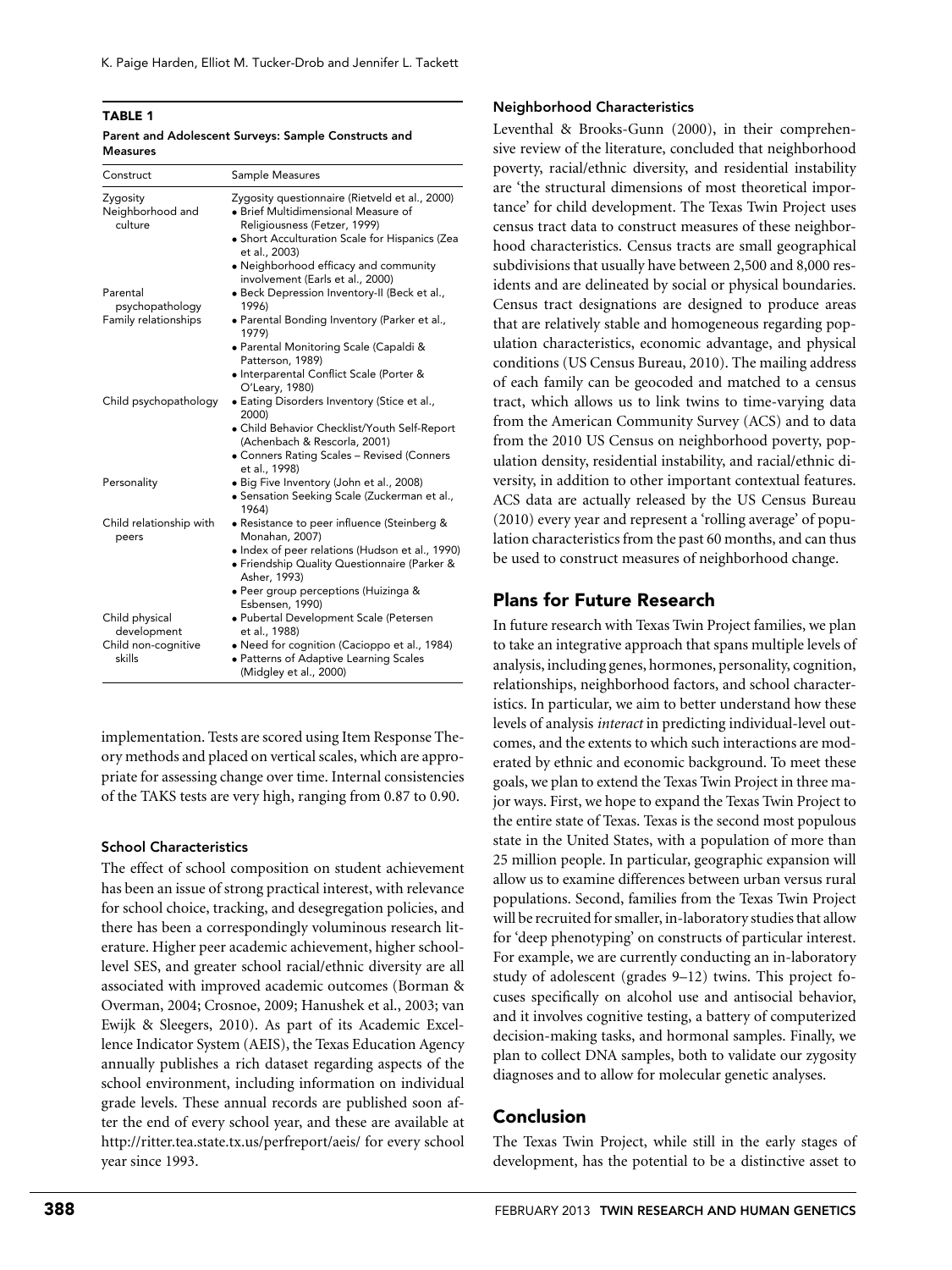behavioral genetic research. In particular, the Texas Open Records Act, which ensures access to school rosters and provides a means to identify twin families, has provided us with a unique opportunity to build a twin registry that maximizes representation of economically disadvantaged and ethnic minority children. We are confident that this new registry will prove to be a valuable scientific resource in the years ahead.

# Acknowledgments

K. Paige Harden and Elliot Tucker-Drob are members of the Population Research Center at the University of Texas at Austin, which is supported by National Institutes of Health (NIH) center grant R24-HD042849, and provided a seed grant for the establishment of the Texas Twin Project. Ongoing work on the Texas Twin Project is supported by NIH grant R21-AA020588. This manuscript was prepared while Elliot Tucker-Drob was supported by NIH grant R21- HD069772. We thank Daniel Briley, Natalie Kretsch, Marie Carlson, Amanda Cheung, Cassandra Moreno, and Davin Duval for their assistance on the registry. Texas Twin Project data are collected and managed using REDCap electronic data capture tools hosted at the Population Research Center at the University of Texas at Austin (Harris et al., 2009). Special acknowledgment is due to Dr. Sean Banks for his assistance with REDCap.

# References

- Achenbach, T. M., & Rescorla, L. A. (2001). *Manual for the ASEBA school-age forms & profiles*. Burlington, VT: University of Vermont, Research Center for Children, Youth, & Families.
- Adler, N. E., Boyce, T., Chesney, M. A., Cohen, S., Folkman, S., Kahn, R. L., & Syme, S. L. (1994). Socioeconomic status and health: The challenge of the gradient.*American Psychologist*, *49*, 15–24.
- American Psychological Association. (2006). *Report of the APA task force on socioeconomic status*. Washington, DC: APA. Accessed on 1st September, 2012. Retrieved from http:// www.apa.org/pi/ses/resources/publications/task-force-2006.pdf.
- Beck, A. T., Steer, R. A., & Brown, G. K. (1996). *Manual for the beck depression inventory-II*. San Antonio, TX: Psychological Corporation.
- Borman, G. D., & Overman, L. T. (2004). Academic resilience in mathematics among poor and minority students. *The Elementary School Journal*, *104*, 177–195.
- Bourdon, K. H., Rae, D. S., Narrow, W. E., Manderscheid, R. W., & Regier, D. A. (1994). National prevalence and treatment of mental and addictive disorders. In R. W. Manderscheid & M. A. Sonnenschein (Eds.), *Mental health, United States, 1994* (pp. 5–70). Rockville, MD: US Department of Health and Human Services.
- Cacioppo, J. T., Petty, R. E., & Kao, C. F. (1984). The efficient assessment of need for cognition. *Journal of Personality Assessment*, *48*, 306–307.
- Capaldi, D. M., & Patterson, G. R. (1989). *Psychometric properties of fourteen latent constructs from the Oregon youth study*. New York: Springer-Verlag.
- Carlson, M. D., Harden, K. P., & Mendle, J. (Submitted). Early adverse environments and genetic influences on age at first sexual intercourse: Evidence for gene-environment interaction.
- Conners, C. K., Parker, J. D. A., Sitarenios, G., & Epstein, J. N. (1998). The revised Conners' Parent Rating Scale (CPRS-R): Factor structure, reliability, and criterion validity. *Journal of Abnormal Child Psychology*, *26*, 257–268.
- Crosnoe, R. (2009). Low-income students and the socioeconomic composition of public high schools. *American Sociological Review*, *74*, 709–730.
- Dick, D. M., Bernard, M., Aliev, F., Viken, R., Pulkkinen, L., Kaprio, J., & Rose, R. J. (2009). The role of socioregional factors in moderating genetic influences on early adolescent problem behavior and alcohol use. *Alcoholism: Clinical and Experimental Research*, *33*, 1739–1748.
- Earls, F. J., Brooks-Gunn, J. B., Raudenbush, S. W., & Sampson, R. J. (2000). *Project on Human Development in Chicago Neighborhoods (PHDCN): Community involvement and collective efficacy (primary caregiver), Wave 3, 2000–2002*. Accessed on 1st September, 2012. Retrieved from http://www.icpsr.umich.edu/files/PHDCN/wave-3 instruments/13684-cice.pdf.
- Fetzer, I. (1999). *Multidimensional measurement of religiousness/spirituality for use in health research: A report of the Fetzer Institute/National Institute on Aging Working Group*. Kalamazoo, MI: John E. Fetzer Institute.
- Hanushek, E. A., Kain, J. F., Markman, J. M., & Rivkin, S. G. (2003). Does peer ability affect student achievement? *Journal of Applied Econometrics*, *18*, 527–544.
- Harden, K. P., Turkheimer, E., & Loehlin, J. C. (2007). Genotype by environment interaction in adolescents' cognitive aptitude. *Behavior Genetics*, *37*, 273–283.
- Harris, P. A., Taylor, R., Thielke, R., Payne, J., Gonzalez, N., & Conde, J. G. (2009). Research electronic data capture (RED-Cap): A metadata-driven methodology and workflow process for providing translational research informatics support. *Journal of Biomedical Informatics*, *42*, 377–381.
- Heckman, J. J. (2006). Skill formation and the economics of investing in disadvantaged children. *Science*, *312*, 1900–1902.
- Hudson, W. W., Nurius, P. S., Daley, J. G., & Newsome, R. D. (1990). A short-form scale to measure peer relations dysfunction. *Journal of Social Service Research*, *13*, 57–69.
- Huizinga, D., & Esbensen, F. (1990). *Scales and measures of the Denver youth survey*. Boulder, CO: Institute of Behavioral Science, University of Colorado.
- John, O. P., Naumann, L. P., & Soto, C. J. (2008). Paradigm shift to the integrative big five-trait taxonomy: History, measurement, and conceptual issues. In O. P. John, R. W. Robins, & L. A. Pervin (Eds.), *Handbook of personality: Theory and research* (3rd ed., pp.114–158). New York: Guilford.
- Legrand, L. N., Keyes, M., McGue, M., Iacono, W. G., & Krueger, R. F. (2008). Rural environments reduce the genetic influence on adolescent substance use and rulebreaking behavior. *Psychological Medicine*, *38*, 1341–1350.